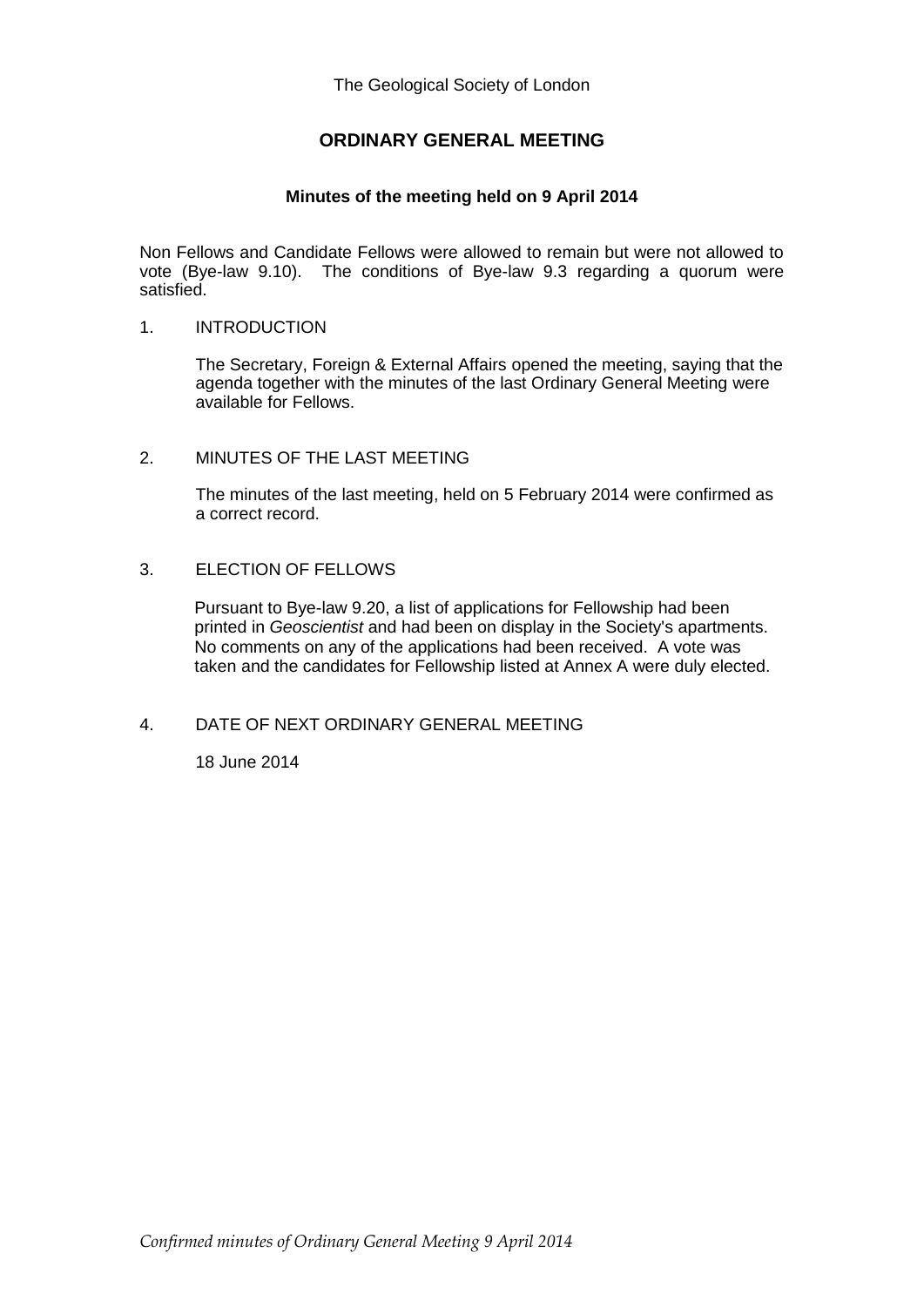## THE FOLLOWING NAMES ARE PUT FORWARD FOR ELECTION TO FELLOWSHIP AT THE OGM ON 9 APRIL 2014

338 applications for Fellows of which 9 are upgrade to Fellowship from Candidate Fellowship

| Forenames          | Surname          |
|--------------------|------------------|
| Elshan             | Abdullayev       |
| Peter William      | Adamson          |
| Roberto Carlos     | Aguilera         |
| Thorbjorg          | Agustdottir      |
| Georgios           | Alevizos         |
| Ryan               | Anderson         |
| Samuel             | Anketell-Jones   |
| Michael            | Archer           |
| Alan               | Armstrong        |
| James              | Armstrong        |
| Oshioke S          | Asekhauno        |
| Rob                | Askew            |
| Wai Lun Warren     | Au               |
| Kwaku              | Baah             |
| Michael Gordon     | <b>Babechuk</b>  |
| Katharine Georgina | Bain             |
| Sarah              | <b>Baker</b>     |
| Matthew            | <b>Ballard</b>   |
| Mathieu            | <b>Baribault</b> |
| Ryan David         | <b>Barnes</b>    |
| Charlotte          | Barrington       |
| Sarah Anne         | <b>Bass</b>      |
| Neil               | <b>Bates</b>     |
| Joseph             | <b>Begg</b>      |
| Celine             | Bellenger        |
| Philip             | Benghiat         |
| Simon Geoffrey     | Blackley         |
| Lynsey             | Bland            |
| Madeleine Sassaya  | <b>Bohlin</b>    |
| Roslyn             | Bonney           |
| Adam               | <b>Booth</b>     |
| Harold John        | Bradbury         |
| Catherine          | <b>Breislin</b>  |
| David              | <b>Britland</b>  |
| Mark               | <b>Bronston</b>  |
| Rowan Katie        | <b>Brown</b>     |
| Jake               | <b>Buck</b>      |
| Tina Elizabeth     | <b>Burton</b>    |
| Andrea             | Callioli Santi   |

| David                   | Camplin       |
|-------------------------|---------------|
| Daniel                  | Canneaux      |
| Kenneth                 | Carlile       |
| Charlie                 | Carlisle      |
| Jennifer Pui Chung      | Chan          |
| Greg                    | Chaplin       |
| Lynda                   | Chebbihi      |
| Michael                 | Chendorain    |
| Ho Ming Edward          | Cheng         |
| Adam                    | Clarke        |
| Amy Louise              | Clarke        |
| Jon                     | Clemson       |
| Laura                   | Cohu          |
| Steven Gordon           | Colebrook     |
| Martin                  | Cooke         |
| Henry                   | Coombes       |
| Robbie                  | Cowan         |
| Laurence                | Cowton        |
| Alexandra Lucy Adams    | Curtis        |
| Alexander               | Cutts         |
| Rodrigo Antonio Melisan |               |
| Amanci                  | da Matta      |
| Jamie                   | Darling       |
| Martin                  | David         |
| Craig                   | Davidson      |
| Raffaele                | Di Cuia       |
| Zachary                 | Dickeson      |
| <b>Nicolas</b>          | Dieu          |
| <b>Thomas William</b>   | <b>Dignes</b> |
| Richard                 | Dixon         |
| Matthew Robert          | Dolby         |
| John                    | Dolson        |
| Anne                    | Domzig        |
| Chad                    | Douglas       |
| George                  | Dounis        |
| Louise Marie            | Duffy         |
| Douglas                 | Elder         |
| James                   | Elvy          |
| <b>Mehmet Burak</b>     | Emci          |
| Larry                   | Endebrock     |

*Confirmed minutes of Ordinary General Meeting 9 April 2014*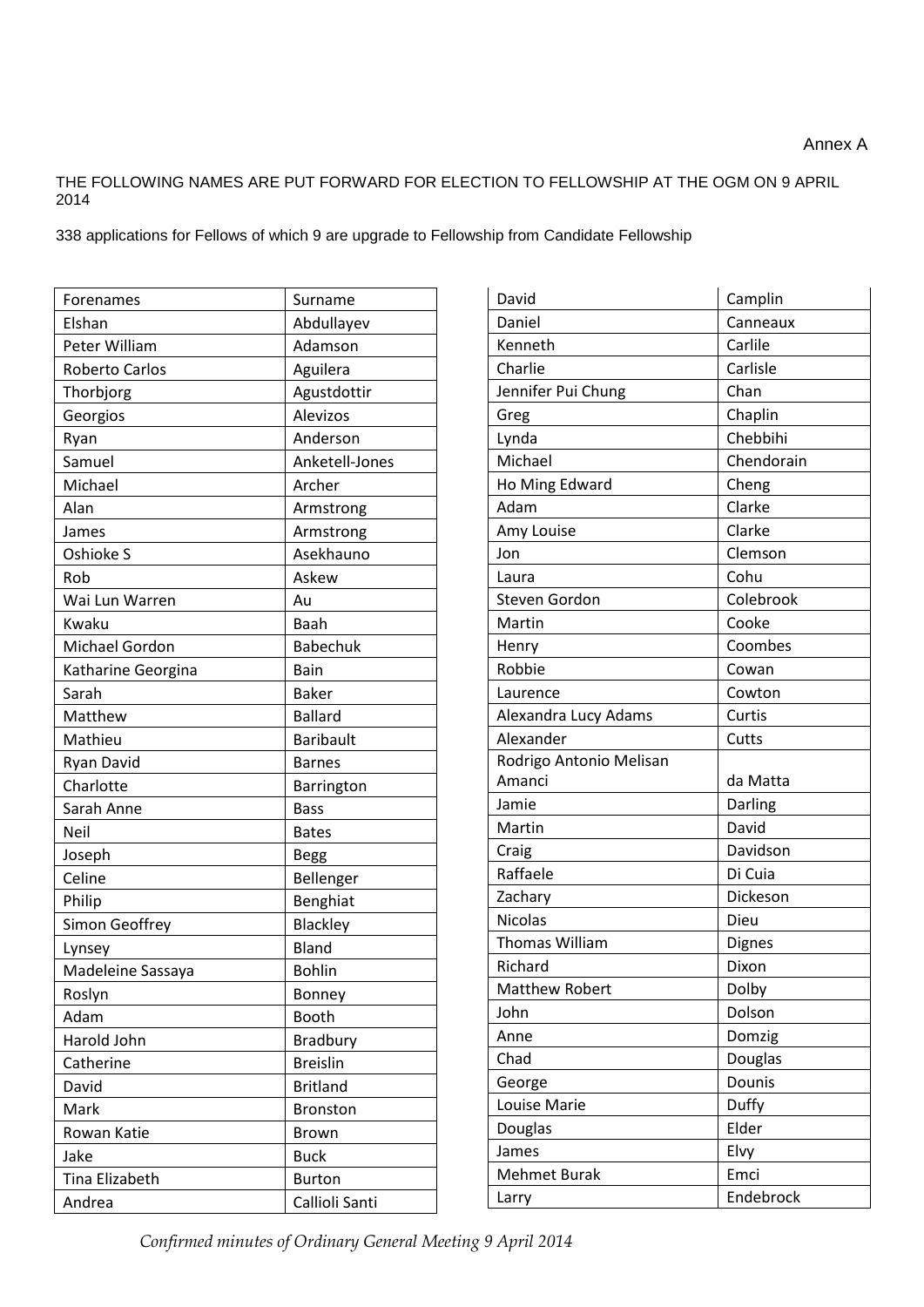| Gloria                 | Fernandez     |
|------------------------|---------------|
| John Martin            | Ferry         |
| Dawn                   | Findlay       |
| Ross                   | Fitzgerald    |
| Charles                | Fitzroy       |
| Matthew                | Folder        |
| Christopher James      | Ford          |
| Mark                   | Fowler        |
| <b>Emily Rose</b>      | France        |
| Rachel                 | Freese        |
| Yun Ting               | Fung          |
| Richard                | Gamble        |
| Owen                   | Gifford       |
| Charlotte              | Gilder        |
| Patrick                | Gomersall     |
| Scott                  | Gooding       |
| <b>Peter Charles</b>   | Gough         |
| Simon                  | Gozzard       |
| John                   | Grace         |
| Catherine              | Greed         |
| Matthew Richard        | Green         |
| <b>Robert George</b>   | Green         |
| <b>Timothy Stephen</b> | Greenfield    |
| Simon Andrew           | Greenway      |
| Tony                   | Grew          |
| Lucy                   | Griffith      |
| Matthew                | Griffiths     |
| Matthew                | Grimshaw      |
| Daniel                 | Grosvenor     |
| Chunxiao               | Gu            |
| Saibal                 | Gupta         |
| Suhail                 | Hadouth       |
| Philip John            | Hands         |
| Matthew                | Harper        |
| Emily                  | Harris        |
| Mark                   | Harrison      |
| Paul                   | Hayes         |
| <b>Guy Andrew</b>      | Hayman        |
| Ronald                 | Haynes        |
| Alexander James        | Hazel         |
| Elliot                 | Heatherington |
| Christopher            | Heffernan     |
| Luke                   | Hepworth      |
| Nicholas               | Hills         |
| King Lam Taylor        | Ho            |
| Christian              | Hocker        |
| Paul                   | Hodson        |
|                        |               |
| Mark James             | Hoggard       |
| Kevin Bryan            | Holmes        |

| Matthew                    | Houghton      |
|----------------------------|---------------|
| Trevor                     | Howard        |
| Andrew Roy                 | Howell        |
| Joshua                     | Hughes        |
|                            | Humpreys-     |
| Emma                       | Williams      |
| Ryan                       | Hunt          |
| Rachael                    | Hutson        |
| Nnaemeka                   | Iloani        |
| Jonathan                   | Ind           |
| David John                 | Ingle         |
| John                       | Jackson       |
| Trystan                    | James         |
| <b>Robert Edward</b>       | Jankowski     |
| Tim                        | Jeacock       |
| Jennifer                   | Jenkins       |
| <b>Marcus</b>              | Jenkins       |
| Olivia                     | Johnson       |
| Elizabeth Jane             | Jolley        |
| Ben                        | Jones         |
| Daniel                     | Jones         |
| Emily                      | Jones         |
| Richard                    | Jones         |
| Wing Wai Emily             | Kai           |
| Luzia                      | Kathriner     |
| Michael Olatunde           | Kehinde       |
| <b>Charlotte Guenevere</b> | Kenchington   |
| Harminder                  | Khaira        |
| <b>Brian</b>               | Kibbey Taylor |
| <b>Niall Thomas</b>        | King          |
| Matthew Edward             | Kirby         |
| Stephanie                  | Klatt         |
| Robert                     | Klimentidis   |
| Marthe Sophie              | Klocking      |
| Despoina                   | Korai         |
|                            | Kuusanniemi-  |
| Henrik                     | Abbotts       |
| Verone                     | Lancaster     |
| Stephen Richard            | Larter        |
| Chi-Hing                   | Lau           |
| Wesley                     | Lau           |
| Rachael                    | Lavery        |
| Shaun                      | Lavis         |
| Gareth                     | Lawton        |
| Laura                      | Lawton        |
| Christopher William        | Leppard       |
| <b>Thomas</b>              | Levick        |
| Daniel Mostyn              | Lewis         |
| Edward                     | Lewis         |
| Sirrocco                   | Lewis         |

*Confirmed minutes of Ordinary General Meeting 9 April 2014*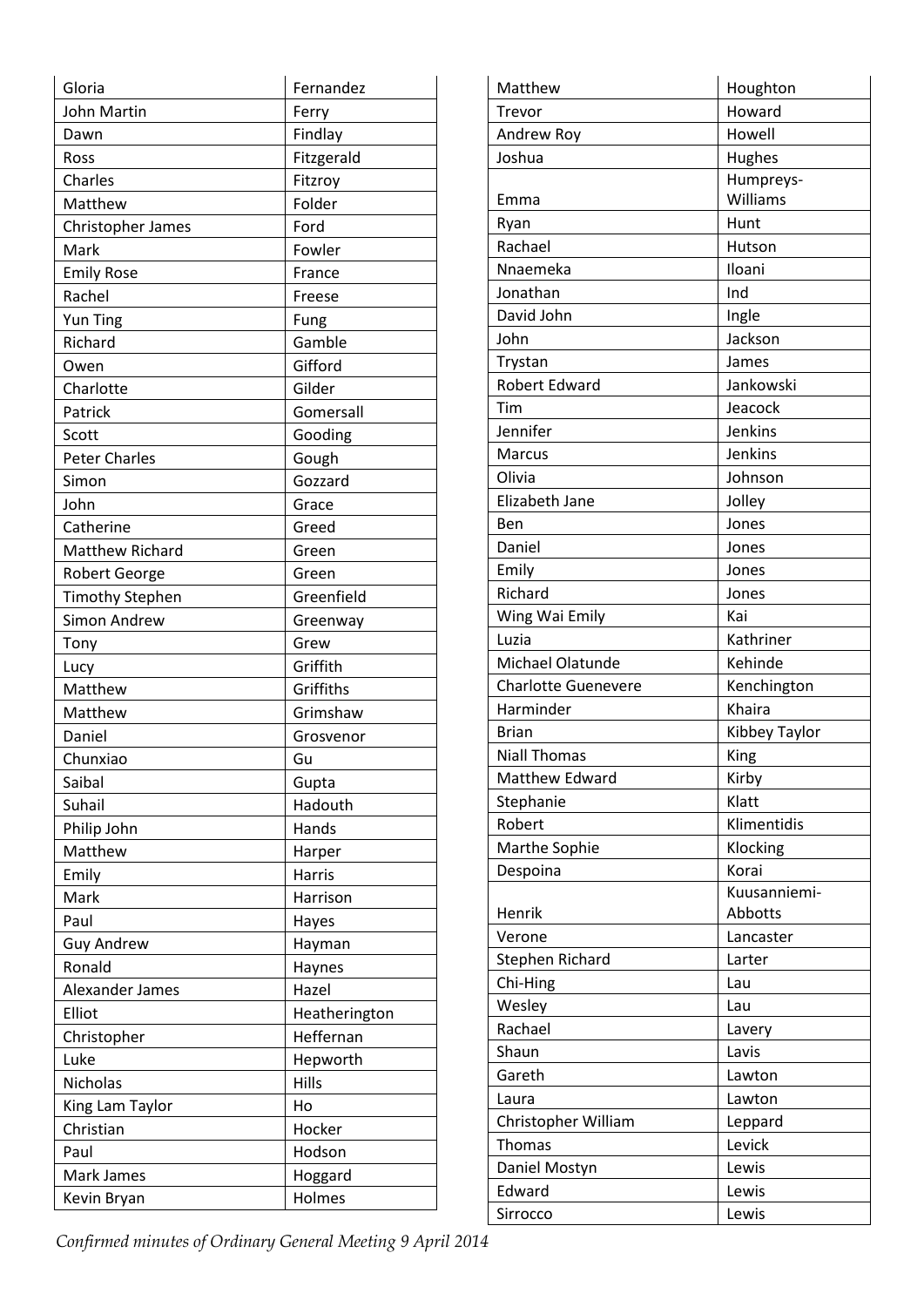| Yuting               | Li           |
|----------------------|--------------|
| Paul                 | Lincoln      |
| Max                  | Lloyd        |
| Mark David           | Lodge        |
| Sarah Louise         | Longstaff    |
| Andrew               | Lord         |
| <b>Edward Thomas</b> | Lowe         |
| Richard              | Luker        |
| Peter                | Lynch        |
| Karen Helen          | Lythgoe      |
| Noah                 | Ma           |
| Nadine Katja         | Mader Kayser |
| Emma                 | Mailey       |
| Lara Lucy Jane       | Mani         |
| David                | Manning      |
| Fiona Dawn           | Marks        |
| Peter                | Marshall     |
| Peter George         | Martin       |
| Ben                  | Mason        |
| <b>Frances</b>       | Mason        |
| Tom                  | McDonagh     |
| Will                 | McElhinney   |
| Sean                 | McGill       |
| Simon                | McLean       |
| Giacomo              | Medici       |
| Jeffrey Charles      | Messenger    |
| Emma                 | Michie       |
| Thomas               | <b>Miles</b> |
| Robert               | Miller       |
| William              | Miller       |
| Paul Ralph           | Minton       |
| Peter                | Mohr         |
| Adam                 | Morgan       |
| Alister              | Morrison     |
| Cassius Isa          | Morrison     |
| George Leo           | Morton       |
| Omorefe              | Mude         |
| Josep Anton          | Muñoz        |
| Munkhbileg           | Namsrai      |
| Richard              | Newberry     |
| Kate                 | Norman       |
| John                 | O'Donovan    |
| John                 | O'Leary      |
| <b>Nick</b>          | O'Reilly     |
| Justyna Paula        | Oak          |
| Martyn               | Ostcliffe    |
| Fred                 | Owen         |
| Matthew              | Owen         |
| <b>Eleanor Ruth</b>  | Owens        |

| <b>Barry Eaton</b><br>Parsons<br>Emily<br>Parsons<br>Sameer<br>Patel<br>Zoe Jade<br>Pattinson<br>Alexander<br>Peace<br>Andrew<br>Pease<br>Helen<br>Perry<br>Ulisse<br>Pizzi<br>Pollock<br>Andrew<br>Pope-Carter<br>Finnegan<br>William<br>Powell<br>Rebecca<br>Price<br>Jennifer<br>Prior<br>Robert<br>Pryor<br>David James<br>Pugh<br>Putirka<br>Keith<br>Pylnov<br>Sergiy<br>Fabien<br>Rabayrol<br>Andrew<br>Racey<br>Raithatha<br><b>Bansri Gitesh</b><br>Munira<br>Raji<br>Ranken<br>Christian Judith Elizabeth<br>Redfearn<br><b>Stuart Norman</b><br>Lewis<br>Reece<br>Christopher<br>Rhodes<br><b>Nicklas</b><br>Ritzmann<br>Roberts<br>Jenny<br>Mark<br>Roberts<br><b>Donald Allan Thomas</b><br>Robertson<br>Rodriguez<br><b>Tribaldos</b><br>Veronica<br>Michael John<br>Rose<br>Rudd<br>Michael<br>Francesca Antonia Gabrielle<br>Ryan<br>John<br>Ryan<br>Sadler<br>Matthew<br>Salem<br>Lois Claire<br>Salter<br><b>Timothy Mark</b><br>Sandbach<br>Harry<br>Sabine Wilhelmine<br>Sargent<br>Bethany<br>Savage<br>Charlotte Maria<br>Schoonman<br>Ainur<br>Seitkan<br>Senior<br>Mark<br>Charlotte<br>Shaw<br><b>Edmund John</b><br>Shaw-Smith<br>Shelton<br><b>Robert George</b><br>Frederick William<br><b>Siemers</b><br>Sikdar<br>Elena | Stephen | Pack |
|-------------------------------------------------------------------------------------------------------------------------------------------------------------------------------------------------------------------------------------------------------------------------------------------------------------------------------------------------------------------------------------------------------------------------------------------------------------------------------------------------------------------------------------------------------------------------------------------------------------------------------------------------------------------------------------------------------------------------------------------------------------------------------------------------------------------------------------------------------------------------------------------------------------------------------------------------------------------------------------------------------------------------------------------------------------------------------------------------------------------------------------------------------------------------------------------------------------------------------------------------------|---------|------|
|                                                                                                                                                                                                                                                                                                                                                                                                                                                                                                                                                                                                                                                                                                                                                                                                                                                                                                                                                                                                                                                                                                                                                                                                                                                       |         |      |
|                                                                                                                                                                                                                                                                                                                                                                                                                                                                                                                                                                                                                                                                                                                                                                                                                                                                                                                                                                                                                                                                                                                                                                                                                                                       |         |      |
|                                                                                                                                                                                                                                                                                                                                                                                                                                                                                                                                                                                                                                                                                                                                                                                                                                                                                                                                                                                                                                                                                                                                                                                                                                                       |         |      |
|                                                                                                                                                                                                                                                                                                                                                                                                                                                                                                                                                                                                                                                                                                                                                                                                                                                                                                                                                                                                                                                                                                                                                                                                                                                       |         |      |
|                                                                                                                                                                                                                                                                                                                                                                                                                                                                                                                                                                                                                                                                                                                                                                                                                                                                                                                                                                                                                                                                                                                                                                                                                                                       |         |      |
|                                                                                                                                                                                                                                                                                                                                                                                                                                                                                                                                                                                                                                                                                                                                                                                                                                                                                                                                                                                                                                                                                                                                                                                                                                                       |         |      |
|                                                                                                                                                                                                                                                                                                                                                                                                                                                                                                                                                                                                                                                                                                                                                                                                                                                                                                                                                                                                                                                                                                                                                                                                                                                       |         |      |
|                                                                                                                                                                                                                                                                                                                                                                                                                                                                                                                                                                                                                                                                                                                                                                                                                                                                                                                                                                                                                                                                                                                                                                                                                                                       |         |      |
|                                                                                                                                                                                                                                                                                                                                                                                                                                                                                                                                                                                                                                                                                                                                                                                                                                                                                                                                                                                                                                                                                                                                                                                                                                                       |         |      |
|                                                                                                                                                                                                                                                                                                                                                                                                                                                                                                                                                                                                                                                                                                                                                                                                                                                                                                                                                                                                                                                                                                                                                                                                                                                       |         |      |
|                                                                                                                                                                                                                                                                                                                                                                                                                                                                                                                                                                                                                                                                                                                                                                                                                                                                                                                                                                                                                                                                                                                                                                                                                                                       |         |      |
|                                                                                                                                                                                                                                                                                                                                                                                                                                                                                                                                                                                                                                                                                                                                                                                                                                                                                                                                                                                                                                                                                                                                                                                                                                                       |         |      |
|                                                                                                                                                                                                                                                                                                                                                                                                                                                                                                                                                                                                                                                                                                                                                                                                                                                                                                                                                                                                                                                                                                                                                                                                                                                       |         |      |
|                                                                                                                                                                                                                                                                                                                                                                                                                                                                                                                                                                                                                                                                                                                                                                                                                                                                                                                                                                                                                                                                                                                                                                                                                                                       |         |      |
|                                                                                                                                                                                                                                                                                                                                                                                                                                                                                                                                                                                                                                                                                                                                                                                                                                                                                                                                                                                                                                                                                                                                                                                                                                                       |         |      |
|                                                                                                                                                                                                                                                                                                                                                                                                                                                                                                                                                                                                                                                                                                                                                                                                                                                                                                                                                                                                                                                                                                                                                                                                                                                       |         |      |
|                                                                                                                                                                                                                                                                                                                                                                                                                                                                                                                                                                                                                                                                                                                                                                                                                                                                                                                                                                                                                                                                                                                                                                                                                                                       |         |      |
|                                                                                                                                                                                                                                                                                                                                                                                                                                                                                                                                                                                                                                                                                                                                                                                                                                                                                                                                                                                                                                                                                                                                                                                                                                                       |         |      |
|                                                                                                                                                                                                                                                                                                                                                                                                                                                                                                                                                                                                                                                                                                                                                                                                                                                                                                                                                                                                                                                                                                                                                                                                                                                       |         |      |
|                                                                                                                                                                                                                                                                                                                                                                                                                                                                                                                                                                                                                                                                                                                                                                                                                                                                                                                                                                                                                                                                                                                                                                                                                                                       |         |      |
|                                                                                                                                                                                                                                                                                                                                                                                                                                                                                                                                                                                                                                                                                                                                                                                                                                                                                                                                                                                                                                                                                                                                                                                                                                                       |         |      |
|                                                                                                                                                                                                                                                                                                                                                                                                                                                                                                                                                                                                                                                                                                                                                                                                                                                                                                                                                                                                                                                                                                                                                                                                                                                       |         |      |
|                                                                                                                                                                                                                                                                                                                                                                                                                                                                                                                                                                                                                                                                                                                                                                                                                                                                                                                                                                                                                                                                                                                                                                                                                                                       |         |      |
|                                                                                                                                                                                                                                                                                                                                                                                                                                                                                                                                                                                                                                                                                                                                                                                                                                                                                                                                                                                                                                                                                                                                                                                                                                                       |         |      |
|                                                                                                                                                                                                                                                                                                                                                                                                                                                                                                                                                                                                                                                                                                                                                                                                                                                                                                                                                                                                                                                                                                                                                                                                                                                       |         |      |
|                                                                                                                                                                                                                                                                                                                                                                                                                                                                                                                                                                                                                                                                                                                                                                                                                                                                                                                                                                                                                                                                                                                                                                                                                                                       |         |      |
|                                                                                                                                                                                                                                                                                                                                                                                                                                                                                                                                                                                                                                                                                                                                                                                                                                                                                                                                                                                                                                                                                                                                                                                                                                                       |         |      |
|                                                                                                                                                                                                                                                                                                                                                                                                                                                                                                                                                                                                                                                                                                                                                                                                                                                                                                                                                                                                                                                                                                                                                                                                                                                       |         |      |
|                                                                                                                                                                                                                                                                                                                                                                                                                                                                                                                                                                                                                                                                                                                                                                                                                                                                                                                                                                                                                                                                                                                                                                                                                                                       |         |      |
|                                                                                                                                                                                                                                                                                                                                                                                                                                                                                                                                                                                                                                                                                                                                                                                                                                                                                                                                                                                                                                                                                                                                                                                                                                                       |         |      |
|                                                                                                                                                                                                                                                                                                                                                                                                                                                                                                                                                                                                                                                                                                                                                                                                                                                                                                                                                                                                                                                                                                                                                                                                                                                       |         |      |
|                                                                                                                                                                                                                                                                                                                                                                                                                                                                                                                                                                                                                                                                                                                                                                                                                                                                                                                                                                                                                                                                                                                                                                                                                                                       |         |      |
|                                                                                                                                                                                                                                                                                                                                                                                                                                                                                                                                                                                                                                                                                                                                                                                                                                                                                                                                                                                                                                                                                                                                                                                                                                                       |         |      |
|                                                                                                                                                                                                                                                                                                                                                                                                                                                                                                                                                                                                                                                                                                                                                                                                                                                                                                                                                                                                                                                                                                                                                                                                                                                       |         |      |
|                                                                                                                                                                                                                                                                                                                                                                                                                                                                                                                                                                                                                                                                                                                                                                                                                                                                                                                                                                                                                                                                                                                                                                                                                                                       |         |      |
|                                                                                                                                                                                                                                                                                                                                                                                                                                                                                                                                                                                                                                                                                                                                                                                                                                                                                                                                                                                                                                                                                                                                                                                                                                                       |         |      |
|                                                                                                                                                                                                                                                                                                                                                                                                                                                                                                                                                                                                                                                                                                                                                                                                                                                                                                                                                                                                                                                                                                                                                                                                                                                       |         |      |
|                                                                                                                                                                                                                                                                                                                                                                                                                                                                                                                                                                                                                                                                                                                                                                                                                                                                                                                                                                                                                                                                                                                                                                                                                                                       |         |      |
|                                                                                                                                                                                                                                                                                                                                                                                                                                                                                                                                                                                                                                                                                                                                                                                                                                                                                                                                                                                                                                                                                                                                                                                                                                                       |         |      |
|                                                                                                                                                                                                                                                                                                                                                                                                                                                                                                                                                                                                                                                                                                                                                                                                                                                                                                                                                                                                                                                                                                                                                                                                                                                       |         |      |
|                                                                                                                                                                                                                                                                                                                                                                                                                                                                                                                                                                                                                                                                                                                                                                                                                                                                                                                                                                                                                                                                                                                                                                                                                                                       |         |      |
|                                                                                                                                                                                                                                                                                                                                                                                                                                                                                                                                                                                                                                                                                                                                                                                                                                                                                                                                                                                                                                                                                                                                                                                                                                                       |         |      |
|                                                                                                                                                                                                                                                                                                                                                                                                                                                                                                                                                                                                                                                                                                                                                                                                                                                                                                                                                                                                                                                                                                                                                                                                                                                       |         |      |
|                                                                                                                                                                                                                                                                                                                                                                                                                                                                                                                                                                                                                                                                                                                                                                                                                                                                                                                                                                                                                                                                                                                                                                                                                                                       |         |      |
|                                                                                                                                                                                                                                                                                                                                                                                                                                                                                                                                                                                                                                                                                                                                                                                                                                                                                                                                                                                                                                                                                                                                                                                                                                                       |         |      |
|                                                                                                                                                                                                                                                                                                                                                                                                                                                                                                                                                                                                                                                                                                                                                                                                                                                                                                                                                                                                                                                                                                                                                                                                                                                       |         |      |
|                                                                                                                                                                                                                                                                                                                                                                                                                                                                                                                                                                                                                                                                                                                                                                                                                                                                                                                                                                                                                                                                                                                                                                                                                                                       |         |      |
|                                                                                                                                                                                                                                                                                                                                                                                                                                                                                                                                                                                                                                                                                                                                                                                                                                                                                                                                                                                                                                                                                                                                                                                                                                                       |         |      |
|                                                                                                                                                                                                                                                                                                                                                                                                                                                                                                                                                                                                                                                                                                                                                                                                                                                                                                                                                                                                                                                                                                                                                                                                                                                       |         |      |

*Confirmed minutes of Ordinary General Meeting 9 April 2014*